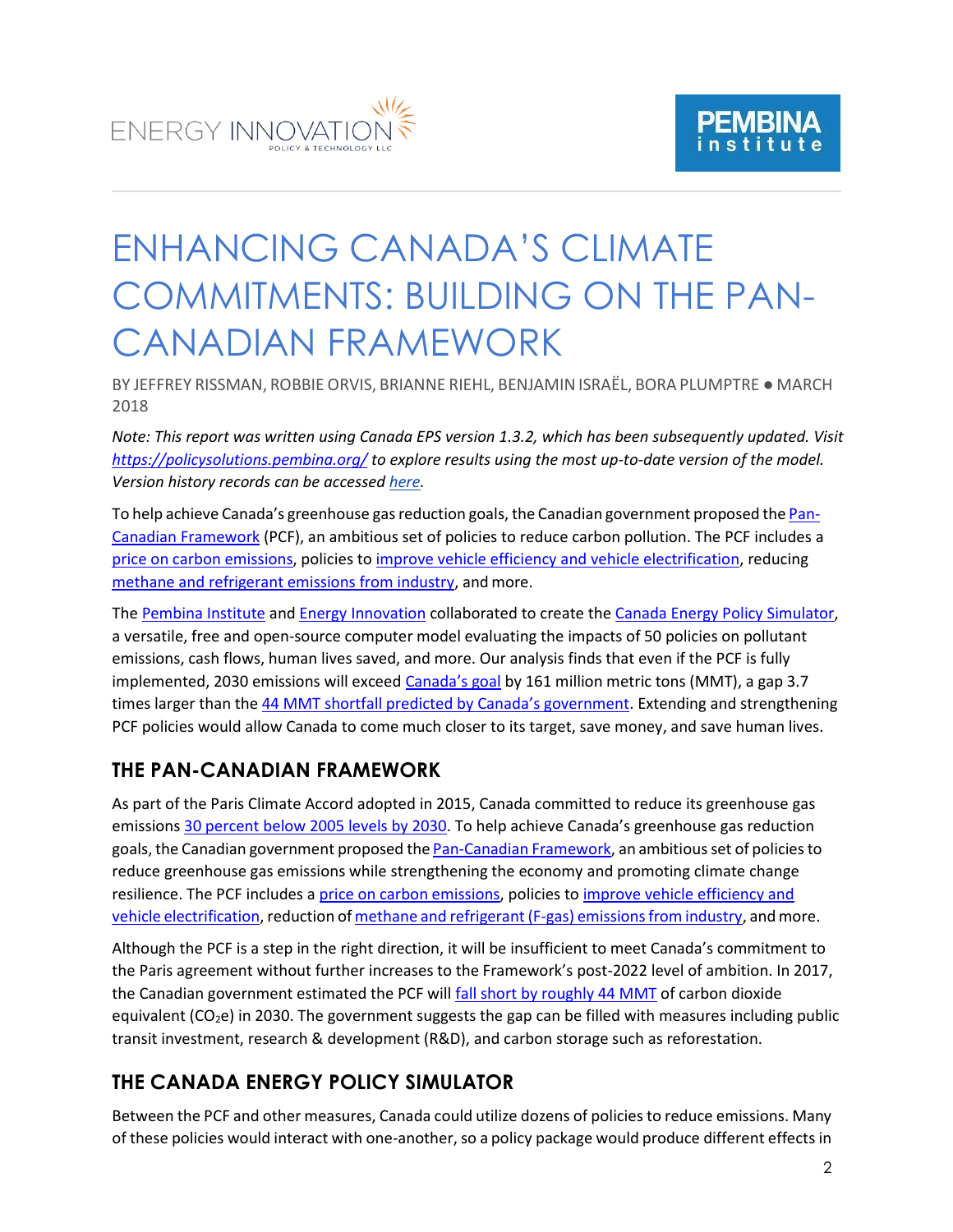aggregate than simply adding its individual parts.

Canada has need of a free, publicly-available computer model to evaluate policy impacts and allow NGOs and the public to understand the effects of policy proposals and craft recommendations for government. Much analysis in Canada has been done with proprietary programs: For example, the government's PCF emissions reductions projections were made with computer tools and data that were never made public, making it impossible to verify [the assumptions, methodology, or accuracy of the government's](https://www.canada.ca/en/services/environment/weather/climatechange/climate-action/modelling-ghg-projections.html) findings.

Canadian energy policy NGO [Pembina Institute p](http://www.pembina.org/)artnered with U.S. policy firm [Energy Innovation t](http://energyinnovation.org/)o develop the [Canada Energy Policy Simulator \(](https://canada.energypolicy.solutions/)EPS), a state-of-the-art computer model for understanding policy impacts. The simulator projects policy effects on emissions of 12 different pollutants, financial costs and savings, human lives saved, power plants, electric vehicles, and more.

The tool has been peer reviewed by staff at three U.S. national laboratories and several top research universities, and versions of the EPS exist for [several other](https://www.energypolicy.solutions/) countries, covering 46 percent of global emissions. One version, made in partnership with China's central government, was used by China's government to help identify emissions-reducing policies to include in [China's 13th Five](http://en.ndrc.gov.cn/newsrelease/201612/P020161207645765233498.pdf)-Year Plan. The Canada EPS brings free, cutting-edge policy analysis capabilities to everyone in Canada.

## **POLICY SCENARIOS FOR CANADA**

Three scenarios were created in the Canada EPS:

- The Business as Usual (BAU) scenario represents the future trajectory of greenhouse gas emissions based on input data from early 2016, including Canada's **Energy Future 2016**, the latest data that exclude the effects of the PCF policies.
- The PCF scenario represents the emissions trajectory to be expected when including the policies already announced as part of the PCF, including carbon pricing, methane and refrigerant (F-gas) emissions reductions from industry, phasing out coal by 2030, the federal clean fuel standard, and others. The PCF scenario includes no assumed improvement beyond what has already been announced. For example, the "Carbon Tax" policy increasesfrom \$10/tonne in 2018 to \$50/tonne in 2022, then holds constant at \$50/tonne thereafter.
- The PCF Extended to Mid-Century scenario increases the PCF's ambition by assuming that PCF policies do not stagnate at their announced end dates. Rather, they strengthen at a constant rate through 2050 (or until all potential is realized, whichever comes first). For example, the "Carbon Tax" policy increases at the same rate of \$10/tonne per year from \$10/tonne in 2018 to \$330/tonne in 2050.

Figure 1 shows Canada's projected  $CO<sub>2</sub>e$  emissions under each of these scenarios, along with two goals Canada has announced. Under the Paris Climate Accord, Canada committed to reduce greenhouse gas emissions 30 percent below 2005 levels by 2030. And in its Long-Term Low Greenhouse Gas Strategy submitted to the U.N. Framework Convention on Climate Change in November 2016, Canada outlined four deep decarbonization scenarios, which achieved greenhouse gas reductions of 80 to 90 percent below 2005 levels by 2050.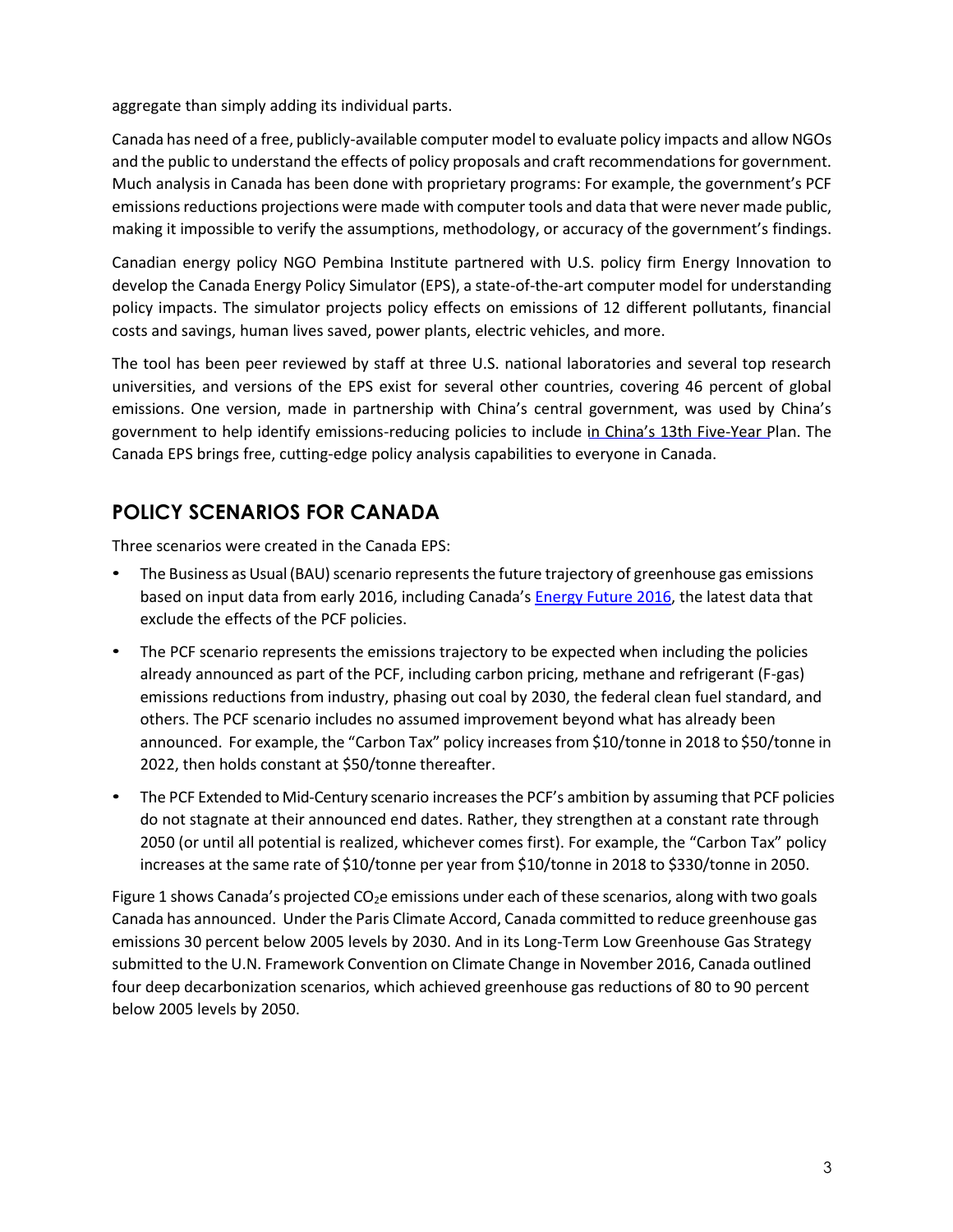

*Figure 1: Canada's greenhouse gas emissions under each policy scenario[1](#page-2-0)*

## **CANADA'S BUSINESS-AS-USUAL PROJECTIONS**

In Canada's BAU future, most CO<sub>2</sub>e emissions are projected to come from industry, as shown in Figure 2. Only about 45 percent of industry sector emissions come from energy use; the remainder are process emissions (any non-combustion source of greenhouse gas emissions, such as methane leaks from natural gas and petroleum systems,  $CO<sub>2</sub>$  from carbonate rock released during cement production, chemicals that leak from refrigerators and air conditioners, etc.).

Figure 2 shows that transportation is the second highest-emitting sector. Buildings and electricity are similar in magnitude, and land use is responsible for a small amount of net sequestration of carbon each year.

<span id="page-2-0"></span><sup>&</sup>lt;sup>1</sup>The 2030 target in Figure 1 (506 MMT) slightly differs from its value in [Canada's submission](http://www4.unfccc.int/ndcregistry/PublishedDocuments/Canada%20First/Canada%20First%20NDC-Revised%20submission%202017-05-11.pdf) to the UN Framework Commission on Climate Change (523 MMT). Thisis because the Canada Energy Policy Simulator uses updated global warming potentials for non-CO<sub>2</sub> greenhouse gases from the Fifth Assessment Report from the International Panel on Climate Change, and the simulator includes certain types of emissions and sequestration – from bunker fuels, land use change, biomassfuels, etc. – that were not included or were handled differently in the government's analysis. The target in Figure 1 is identical to the government's target after accounting for these methodological differences.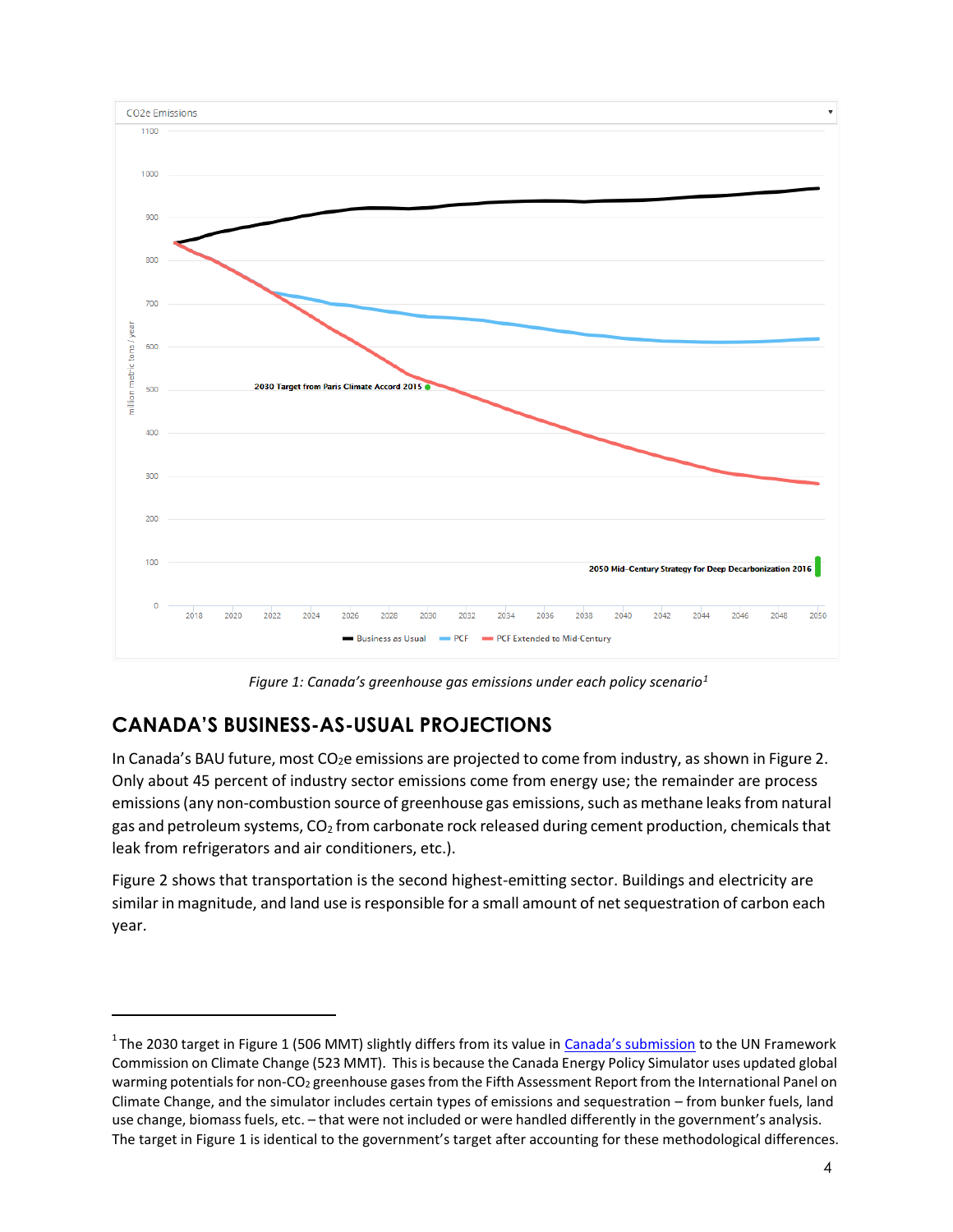

*Figure 2: Canada's BAU greenhouse gas emissions by sector*

Canada is unusual among countries in the extent to which national electricity needs are met with hydroelectric power. Figure 3 shows projected electricity generation will remain dominated by hydropower through 2050, with a slowly increasing role for natural gas and renewables, and a slow decline in coal. Due to Canada's heavy reliance on hydropower, the electricity sector is already heavily decarbonized at a national level and cannot significantly contribute to emissions reductions by itself. However, certain provincial electricity systems are still highly carbon-intensive and can continue to decarbonize through a coal phase-out.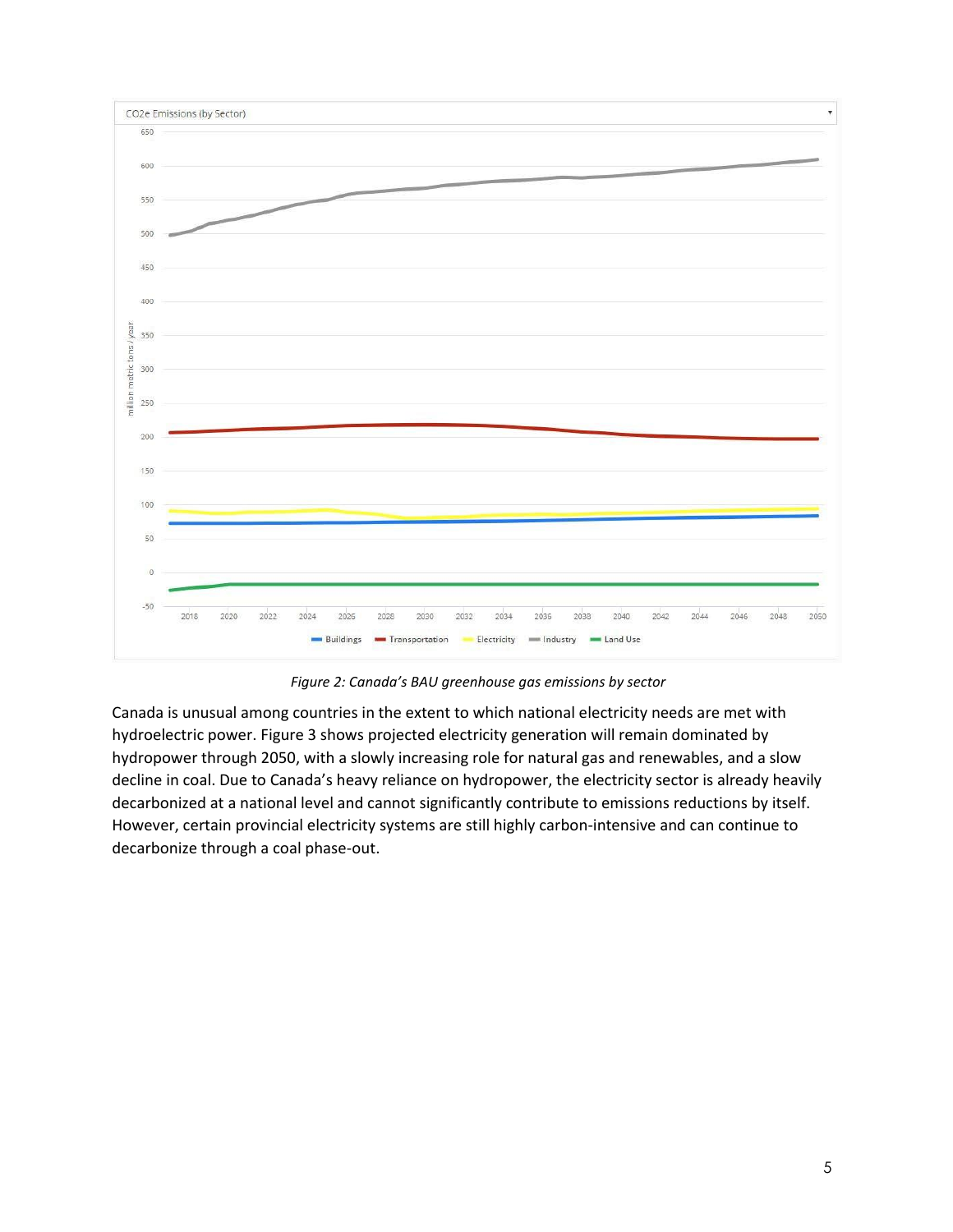

*Figure 3: Canada's BAU electricity generation by type*

In the transportation sector, electric vehicles (EVs) are projected to gain in market share through 2050, but without policies to support EV deployment, the penetration rate for light-duty passenger vehicles is only expected to reach 38 percent in 2050, as shown in Figure 4.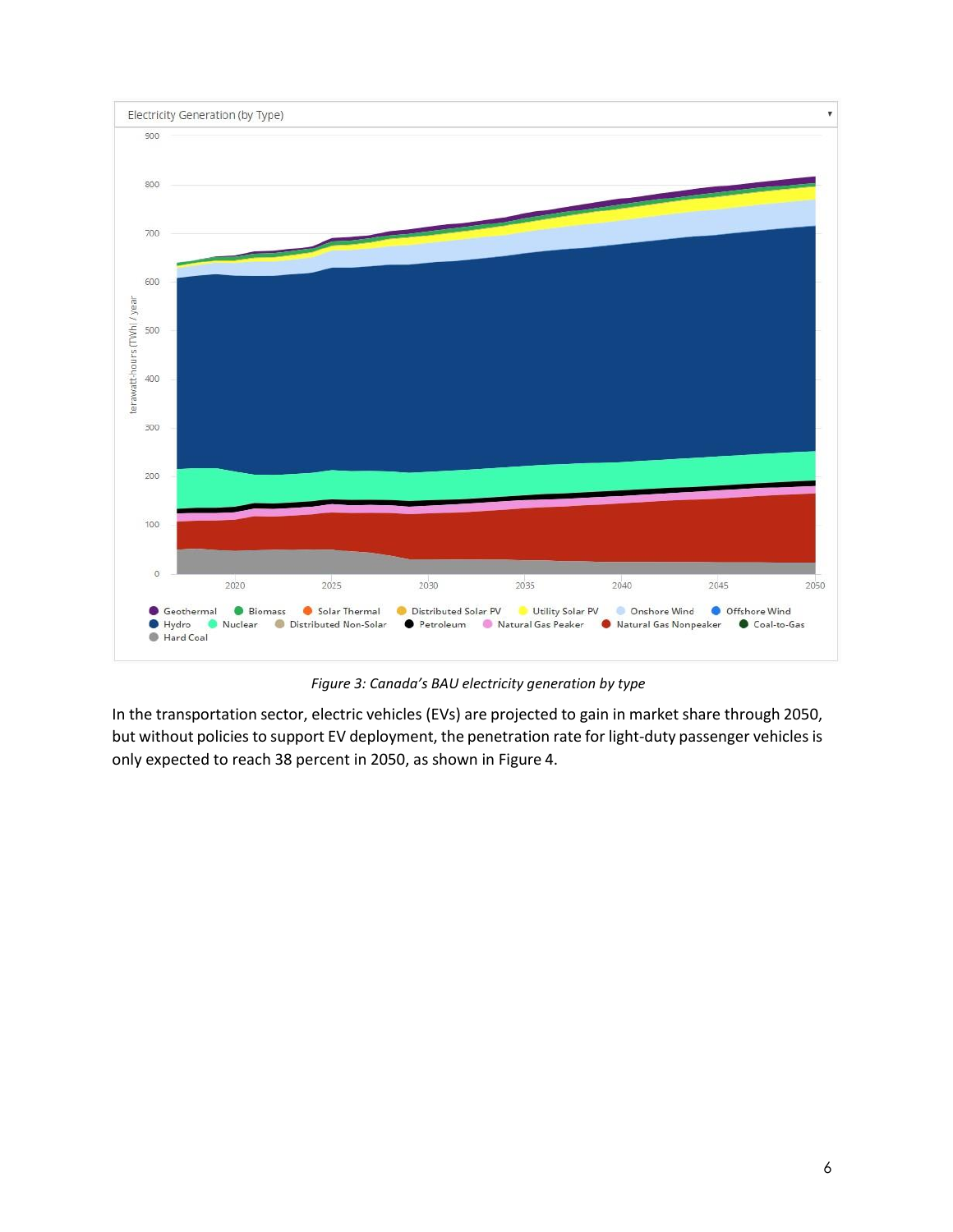

*Figure 4: Canada's BAU light-duty passenger vehicle fleet by technology*

Due to the large industry and transportation sector contributionsto Canada's greenhouse gas emissions, its targets can only be achieved with an outsized contribution of abatement from these two sectors.

## **THE PCF SCENARIO**

The PCF scenario includes a dozen policies, including a national carbon tax, clean fuel standard (for industry, transportation, and buildings), policies to boost electric vehicle sales, building energy efficiency standards, methane capture in industry, and eliminating existing fossil fuelsubsidies. The Canada EPS can calculate the contribution of individual policies within a policy package to the overall abatement achieved by that package and display the policies as colored wedges. Figure 5 shows abatement from the PCF package broken out by policy. The upper edge of the colored area is the BAU projection, while the lower edge is the projection under the PCF.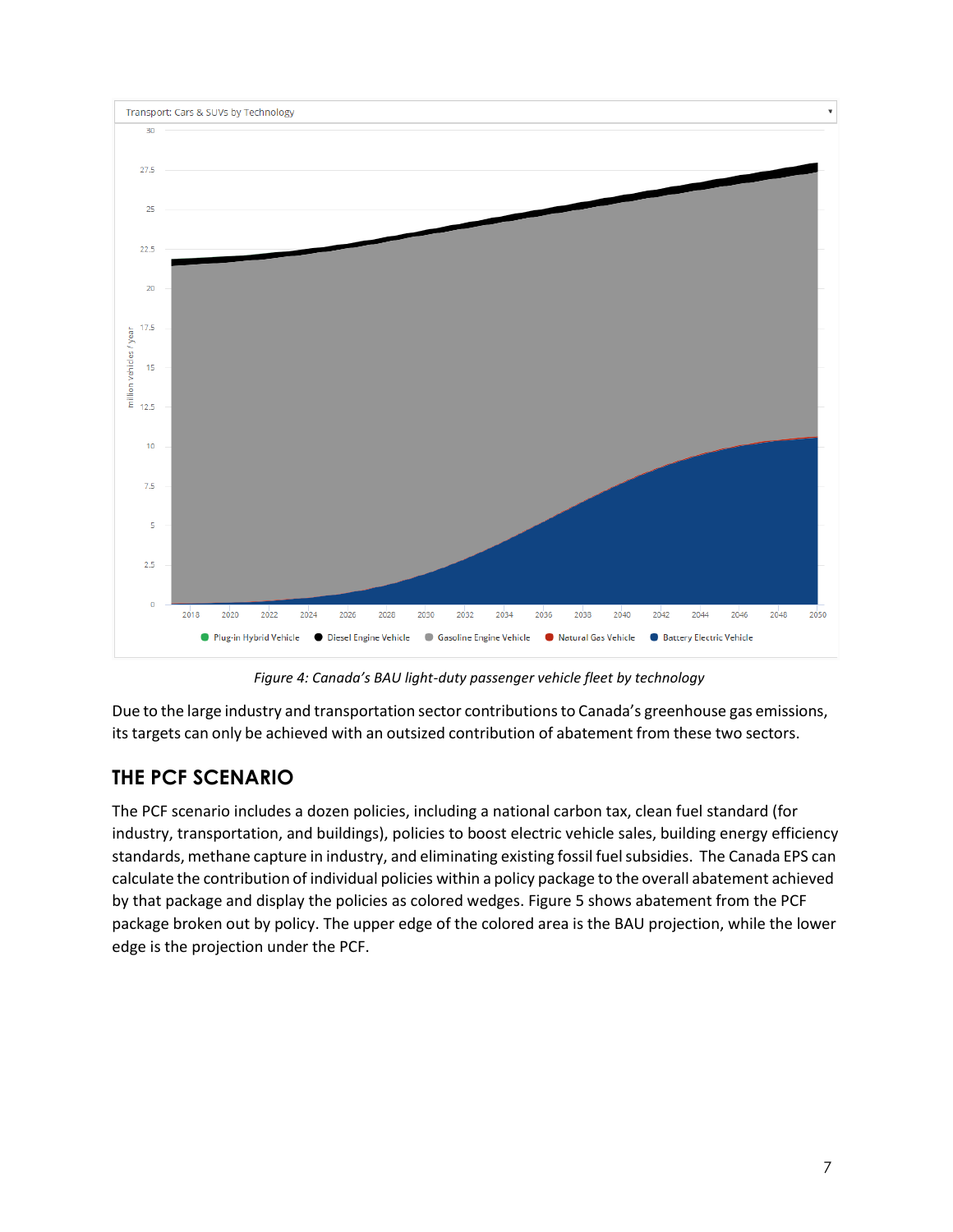

*Figure 5: Emissions abatement under the PCF broken out by policy*

As shown in Figure 5, PCF scenario emissions are higher than Canada's goal by 161 MMT. This gap is 3.7 times larger than the [44 MMT shortfall predicted by Canada's government](http://www4.unfccc.int/ndcregistry/PublishedDocuments/Canada%20First/Canada%20First%20NDC-Revised%20submission%202017-05-11.pdf). Stronger policy, or additional policies, will be necessary to achieve Canada's commitments under the Paris Climate Accord.

The most effective policies within the PCF for reducing emissions by 2030 are the carbon tax and methane capture and destruction. Together, these two policies are responsible for 73 percent of total abatement in 2030. By 2050, energy-efficient building standards also become very important. (Due to the long lifetime and slow turn-over of buildings, the benefits of improved building codes often take many years to be realized.)

Policies can also be displayed as a cost curve (Figure 6). In this case, each policy is represented as a rectangle. The rectangle width is the average annual abatement caused by that policy through 2050. The rectangle height is the policy's cost-effectiveness, in dollars per tonne  $CO<sub>2</sub>e$  abated. Rectangles below the X-axis have negative costs (save money), while rectangles above the X-axis cost money.

The most cost-effective emissions abatement policies are transportation demandmanagement(policies to encourage walking, biking, public transit, etc.), energy-efficient building codes, an EV sales mandate, and early retirement of coal power plants. Building codes, methane capture and destruction, and the carbon tax all provide a good blend of high pollution abatement and low or negative costs.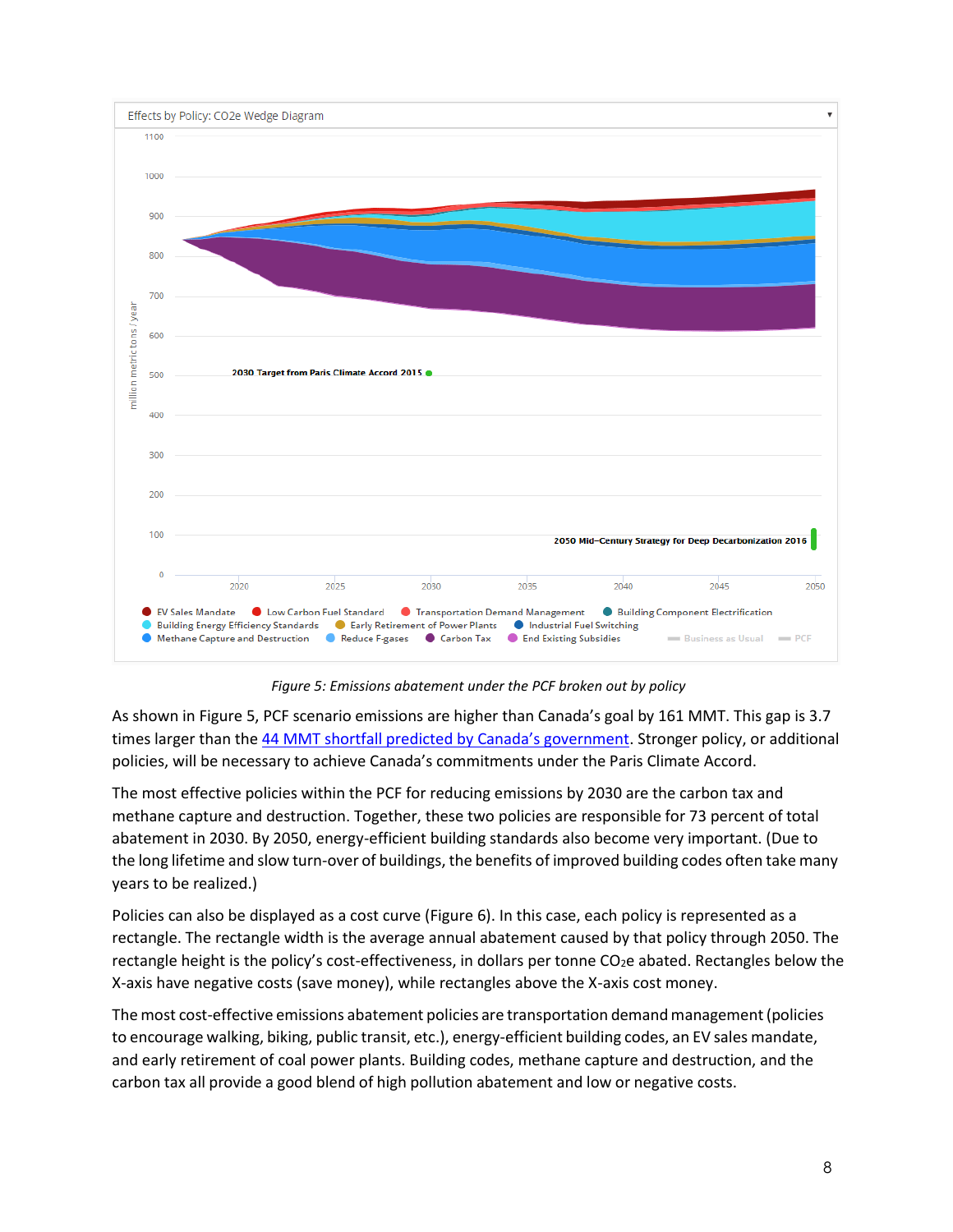

*Figure 6: Abatement cost curve through 2050 for policies under the PCF*

## **THE PCF EXTENDED TO MID-CENTURY SCENARIO**

The PCF Extended to Mid-Century scenario uses the same dozen policies as the PCF scenario but strengthens their values, as described above. Although all policies are strengthened relative to the PCF, the carbon tax is increased by a particularly large amount. Under the PCF, the carbon tax reaches \$50 per tonne in 2022 and holds constant thereafter, while in PCF Extended, the carbon tax continues to increase at \$10 per year until it reaches \$330 per tonne in 2050. The result is a policy package in which most abatement is provided by the carbon tax (Figure 7).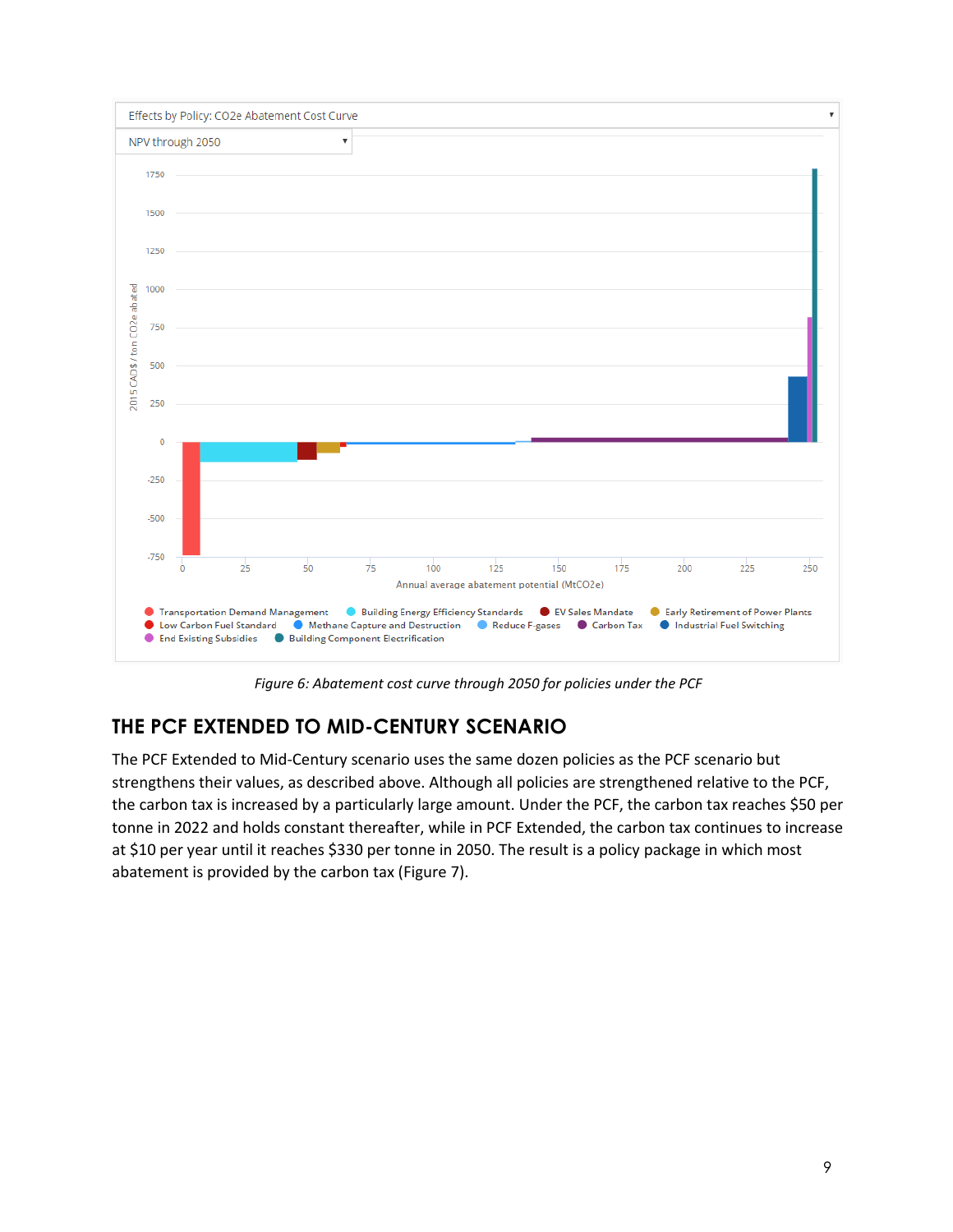

*Figure 7: Emissions abatement under the PCF Extended scenario broken out by policy*

As was the case for the PCF, the PCF Extended scenario's most cost-effective policies are transportation demand management, energy-efficient building codes, vehicle electrification or an EV sales mandate, and early coal power plant retirements. The carbon tax, which does most of the work when it comes to pollution abatement, has an overall negative financial cost to society (Figure 8). In other words, a carbon tax provides overall economic savings or benefits to society.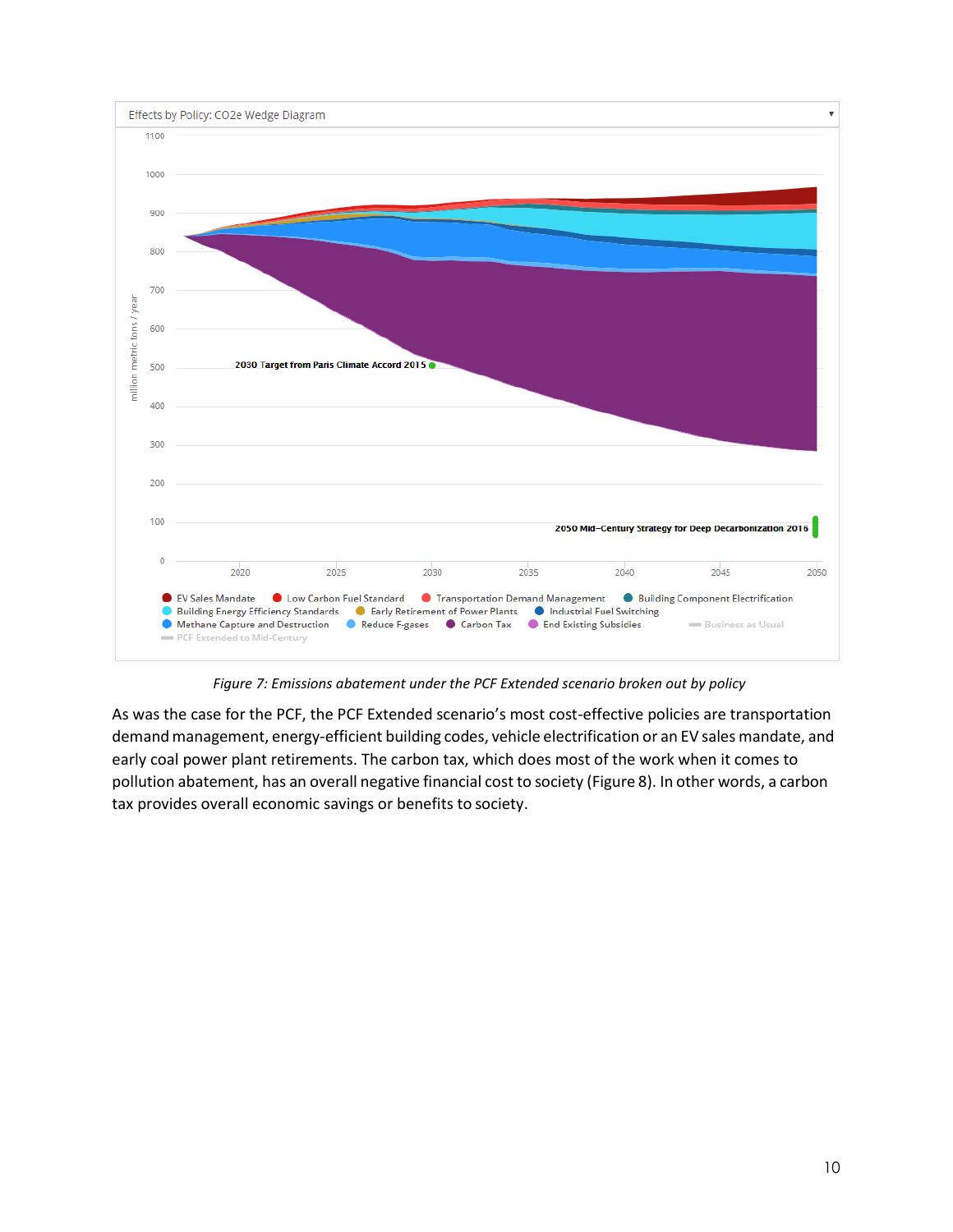

*Figure 8: Abatement cost curve through 2050 for policies under the PCF Extended scenario*

The PCF Extended scenario is very effective at increasing electric vehicle penetration, even as it reduces overall demand for travel in light-duty on-road passenger vehicles, as shown in Figure 9. By 2050, this scenario projects fewer than 22 million cars on the roads (compared to 28 million in the BAU case), and 60 percent of them will be battery EVs (compared to 38 percent in the BAUcase).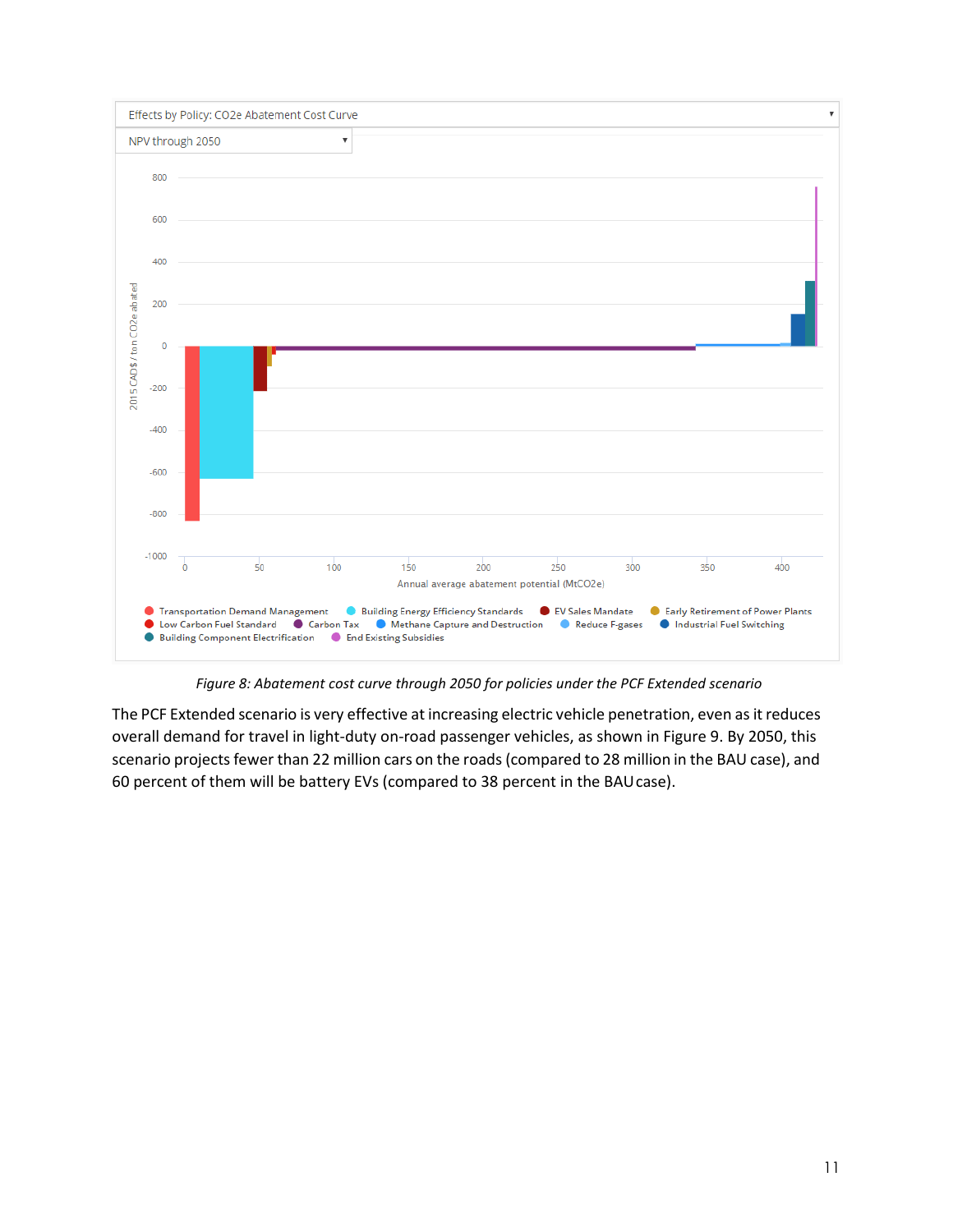

*Figure 9: Canada's light-duty passenger vehicle fleet by technology under the PCF Extended scenario*

### **SAVINGS AND COST COMPARISONS**

The PCF and PCF Extended scenarios save money over the longer term, providing a clear illustration of the compatibility of climate change goals and economic development. Figure 10 shows the change in capital and operational expenditures, relative to BAU, under each of the two scenarios. Both packages exhibit the pattern of costs in early years (as the policies cause people and businesses to invest in new technologies, efficiency upgrades, and so forth) and savings in later years (once the cumulative fuel savings outweigh the costs of the capital upgrades).

Figure 10 does not take output-based allocations or other uses of the carbon tax revenues into account; carbon taxes paid are treated as pure expenditures. (See Figure 11 for the alternative approach.) Even given this unfavorable treatment, annual savings balance out costs in the PCF policy package by 2037 and in the PCF Extended package by 2031. By 2050, the PCF policy package is saving about \$25 billion per year, and the PCF Extended package is saving about \$95 billion per year.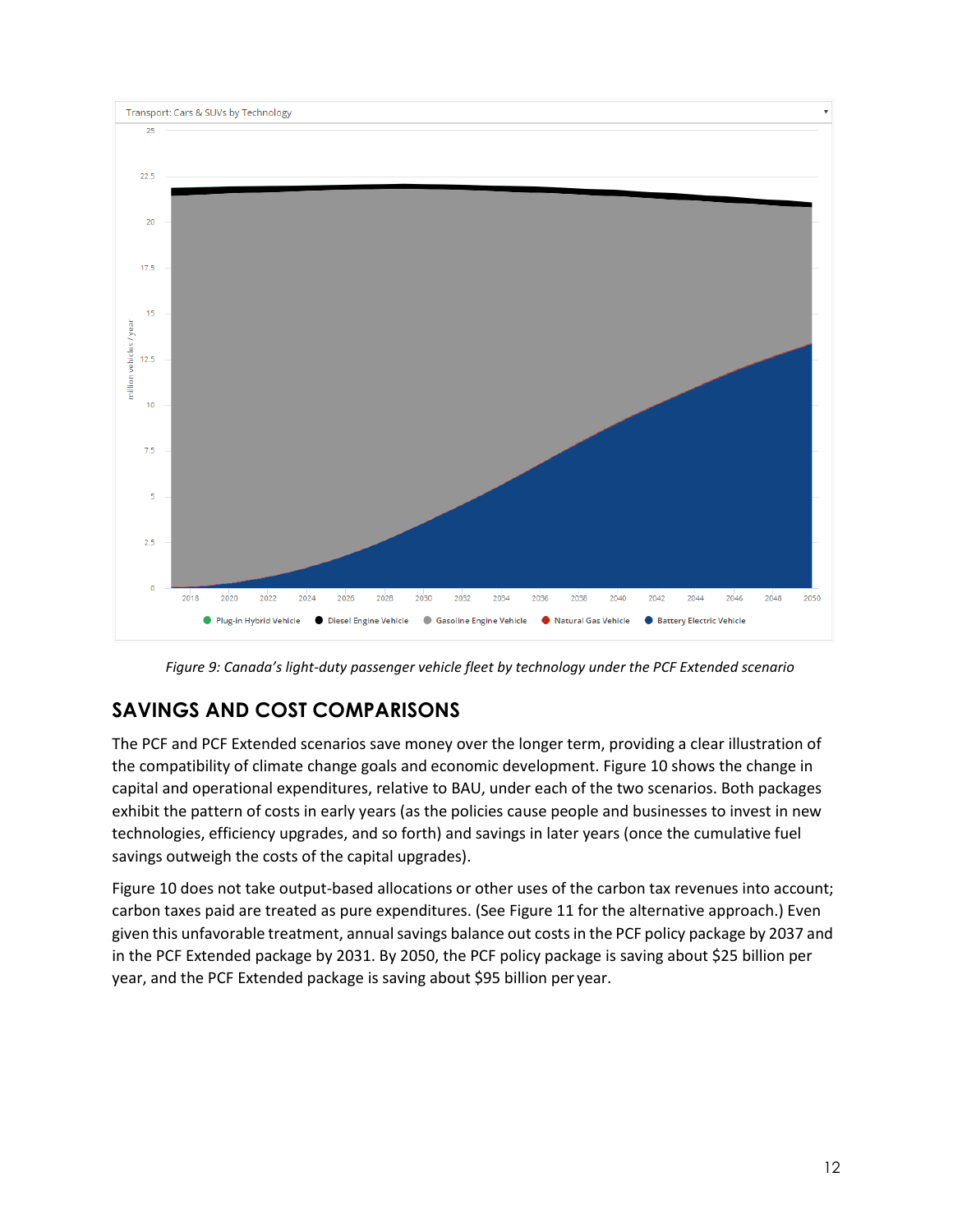

*Figure 10: Changes in Capital and Operational Expenditures under the PCF and PCF Extended scenarios (with no revenue use assumption)*

Figure 11 illustrates the same cost data as Figure 10, but it assumes that the carbon tax revenues are returned to society (through output-based allocations, direct payments, reduction of other taxes, and so forth). The PCF Extended package, which is dominated by its high carbon tax, now saves money from day one. The PCF package's annual savings now balance its costs by 2032, instead of 2037 (from Figure 10). By 2050, the PCF package saves \$45 billion per year, and the PCF Extended package saves more than \$150 billion per year.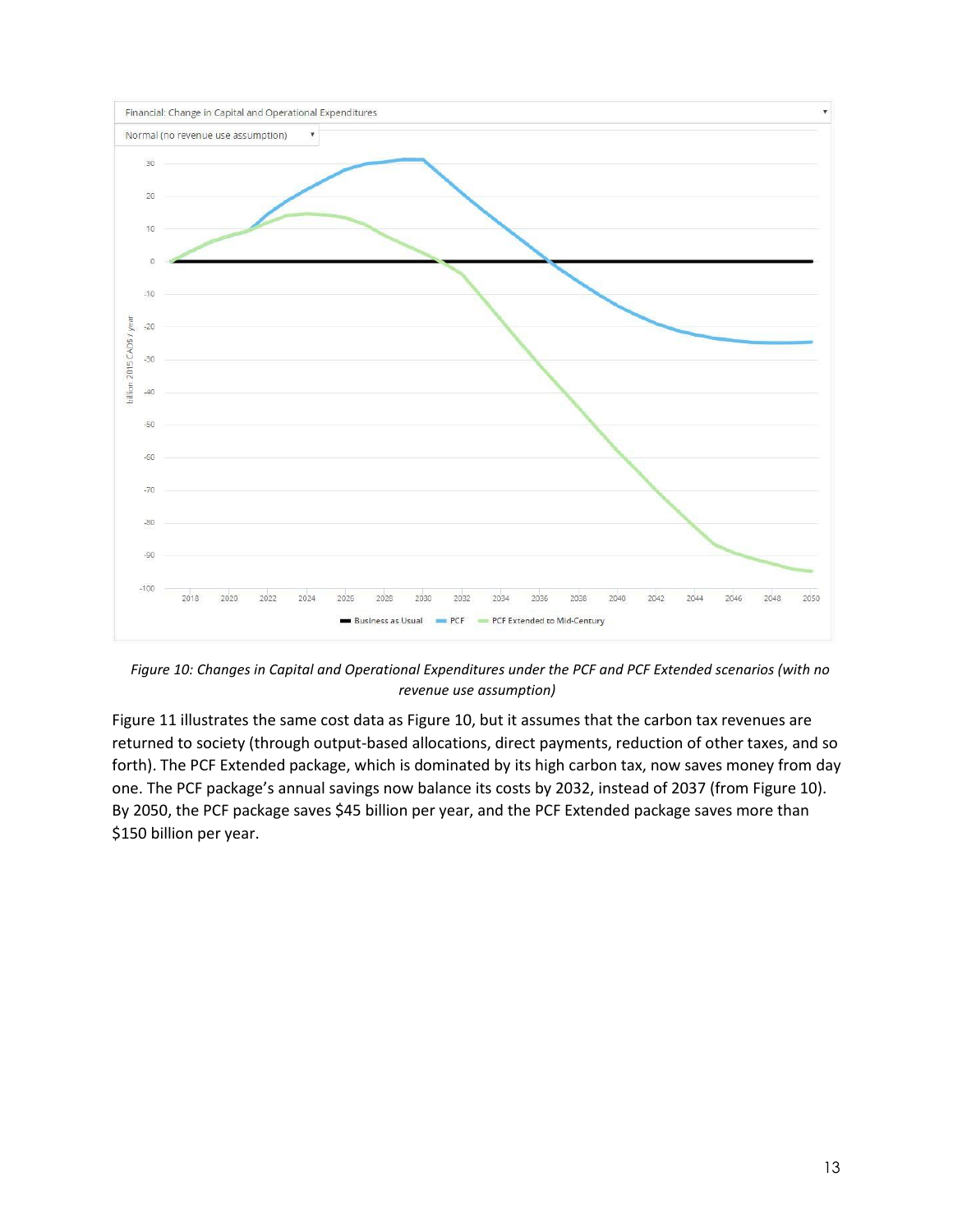

*Figure 11: Changes in Capital and Operational Expenditures under the PCF and PCF Extended scenarios (with revenue-neutral carbon tax)*

The Canada EPS can estimate the number of human lives saved (technically, the reduction in the death rate) due to reductions in particulate matter emissions. Figure 12 shows that under the PCF package, Canada will have 2,700 fewer deaths per year, relative to the BAU case. The PCF Extended package will reduce annual deaths by 4,600 in [2](#page-12-0)050.<sup>2</sup>

<span id="page-12-0"></span> $2$ The drop in the curves in Figure 12 around years 2026-2029 corresponds to a period of significant retirements of hard coal plants under the BAU scenario. Those coal plants were retired earlier under the PCF and PCF Extended scenarios, so the BAU retirements reduce the difference between the BAU scenario versus the PCF and PCF Extended scenarios in those years.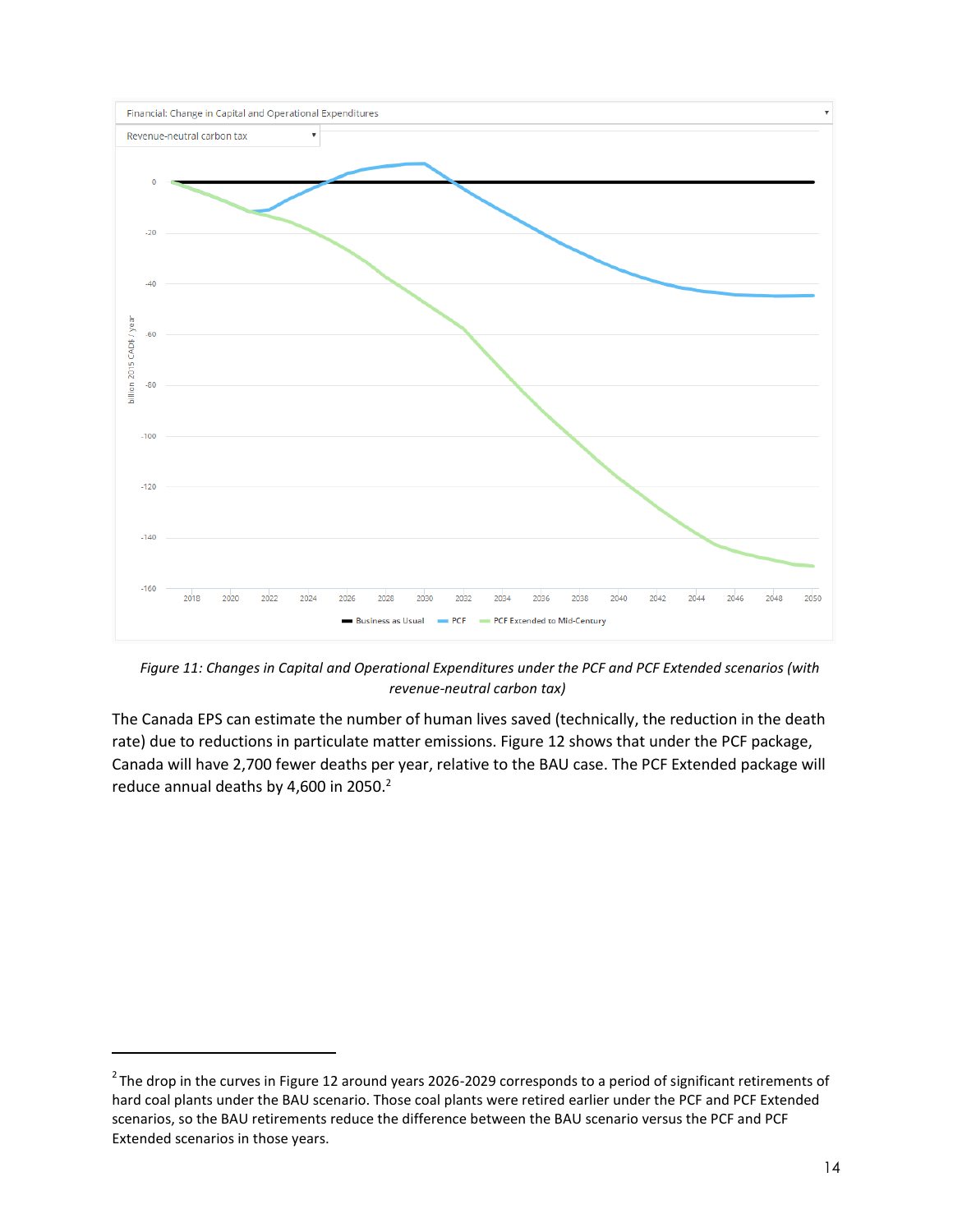

*Figure 12: Human lives saved under the PCF and PCF Extended scenarios (counting only particulate-driven mortality)*

### **HITTING CANADA'S MID-CENTURY DEEP DECARBONIZATION GOAL**

Canada's mid-century goal is to reduce emissions by 80-90 percent relative to 2005 levels. Even the PCF Extended scenario, the strongest of the modeled scenarios, falls far short of this goal. The Canada EPS can help provide a guide to where policy should focus in order to further reduce emissions and achieve the ambitious mid-century target.

Figure 13 shows emissions under the PCF Extended scenario by source type: energy (combustion), process emissions, and land use. Energy-related emissions are greatly reduced under the PCF Extended scenario. The decline in process emissions is much more modest and additional efforts to reduce process emissions will be necessary. The PCF Extended scenario already includes the elimination of methane leakage from natural gas and petroleum systems and the complete phase-out of F-gases. Further process emissions reductions may require innovative techniques (for example, developing carbon-neutral cement, or reducing methane emissions from livestock and soils in agriculture). Additionally, industry would likely benefit from use of carbon capture and sequestration (CCS) to store process  $CO<sub>2</sub>$  emissions that are otherwise difficult to eliminate.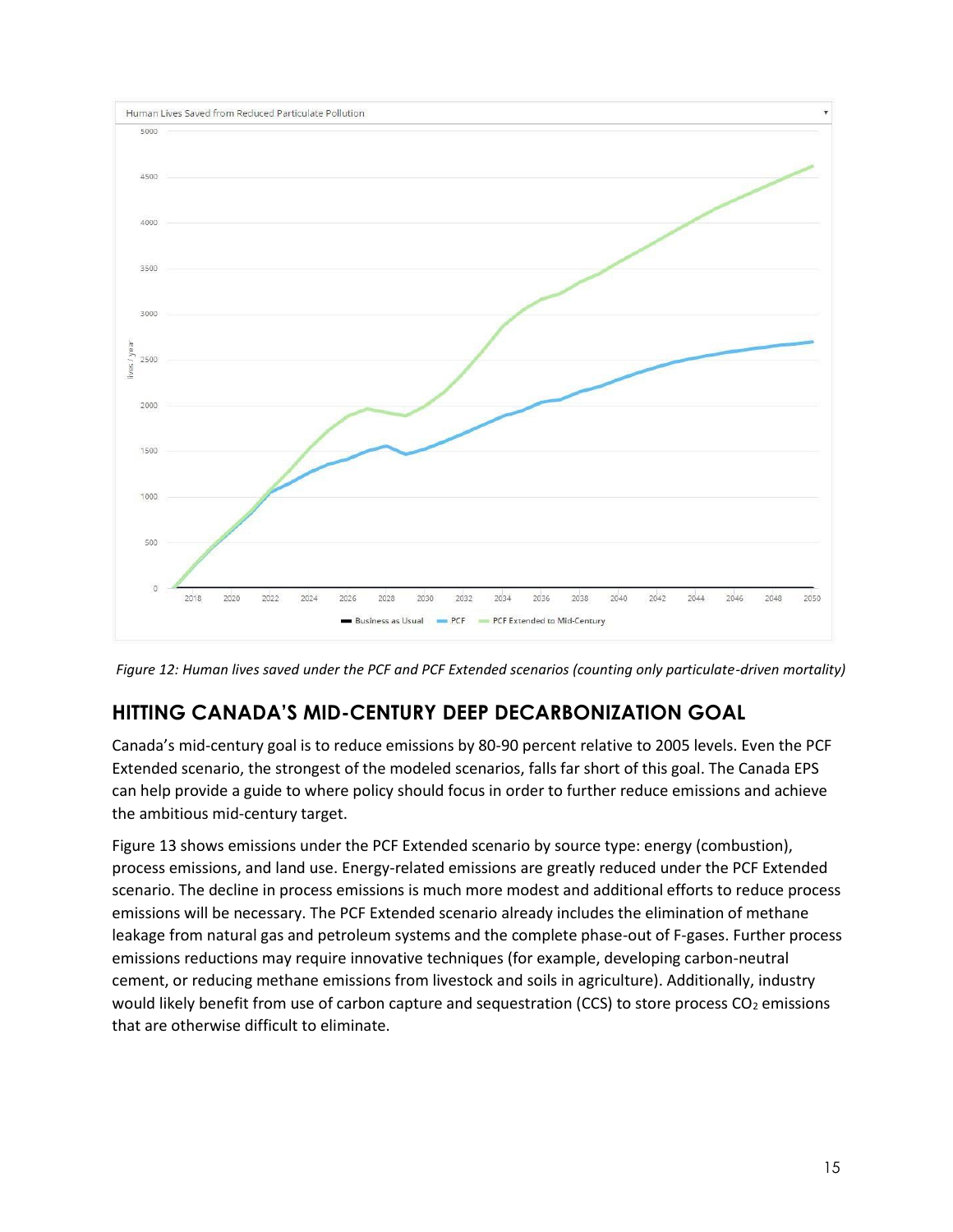

*Figure 13: Canada's greenhouse gas emissions by type under the PCF Extended scenario*

The transportation sector is the largest contributor of energy-related emissions in the PCF Extended scenario, responsible for 103 MMT (60 percent) of all energy-related emissions in 2050. The transportation sector is not easy to fully decarbonize. Even under the PCF Extended scenario, which includes a large increase in EV market share, the majority of transportation sector fuel use comes from fossil fuels- petroleum gasoline, petroleum diesel, and jet fuel (Figure 14). Canada will need to reduce petroleum fuel consumption in trucks, rail, and shipping in order to eliminate the largest remaining segment of energy-related emissions and approach its mid-century goal. Possibilities include electrification (particularly for rail and some types of trucks), hydrogen derived from electrolysis, or biofuels that are carbon-neutral on a lifecycle basis.